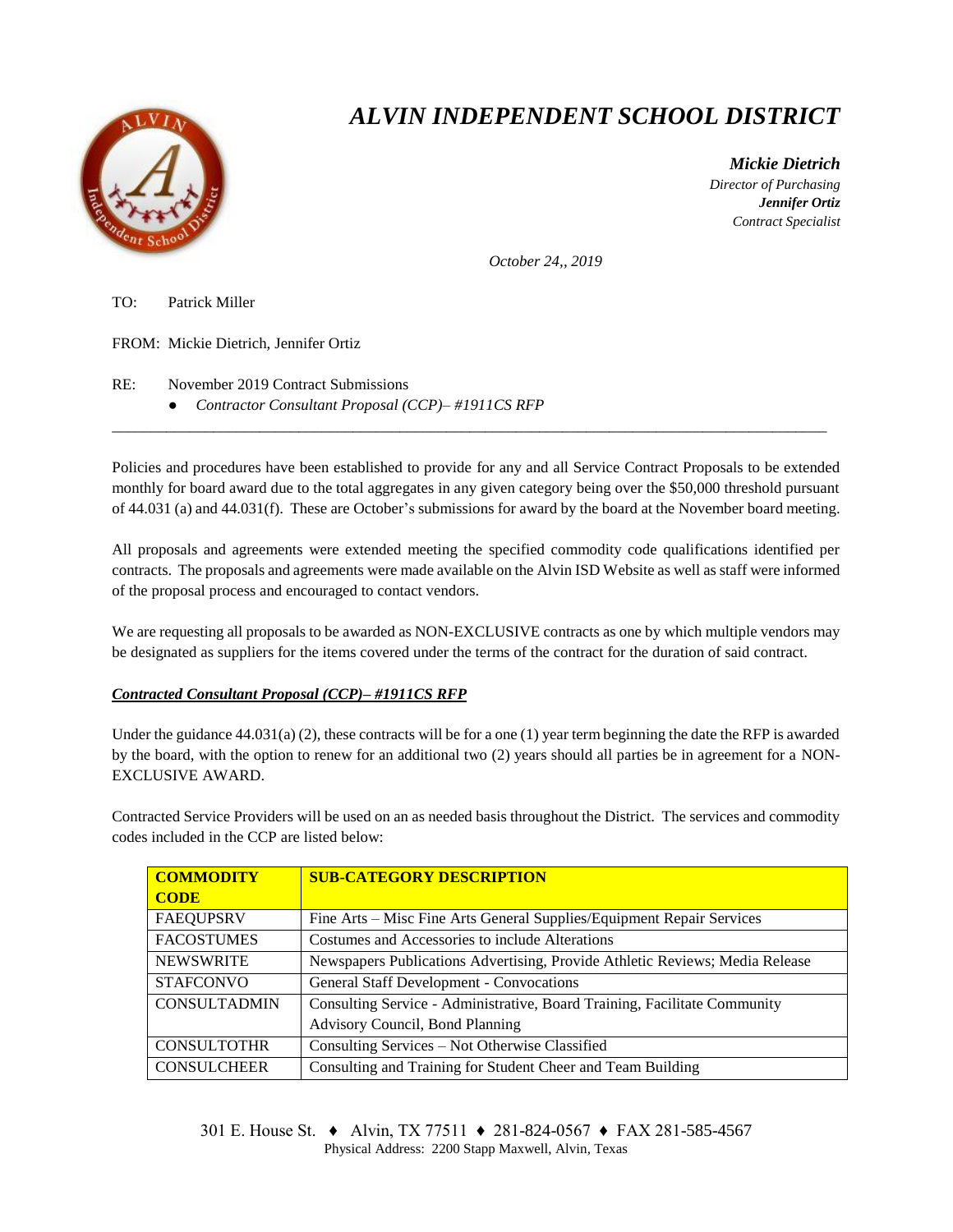| <b>CONSULTINSR</b>   | <b>Insurance Consulting</b>                                                          |  |  |  |
|----------------------|--------------------------------------------------------------------------------------|--|--|--|
| <b>CONSULTRAFF</b>   | Traffic Consulting - Design Service                                                  |  |  |  |
| <b>TECSERVICES</b>   | Data Processing, Computer Programming and Software Services                          |  |  |  |
| <b>TECTRNSERV</b>    | <b>Computer Educational Training Services</b>                                        |  |  |  |
| <b>SERVASSEMBL</b>   | Assemblies - Student Programs; Theatre Groups; Authors Visits; Motivational          |  |  |  |
|                      | Speaking; Student Training with Multi Groups in one setting                          |  |  |  |
| <b>STAFMOTIVAT</b>   | Staff Development - Motivational Team Building / Leadership                          |  |  |  |
| <b>STAFTRAININST</b> | Staff Development - Instructional Based Training/ ChildCare Training/                |  |  |  |
| <b>INSTTRAIN</b>     | Instructional Training for Testing /PSAT/SAT/ACT                                     |  |  |  |
| <b>INSTTRNSGGP</b>   | Classroom Instructional Training within a Single group, Video Conference,            |  |  |  |
|                      | Kickstart, Communities in Schools                                                    |  |  |  |
| <b>MNTGENEREP</b>    | Generator Maintenance Repairs and Services                                           |  |  |  |
| <b>SERVCALIBRATE</b> | Equipment Maintenance & repair to include Calibration                                |  |  |  |
| <b>FINAUDIT</b>      | Accounting Services - Auditing, A/P Auditing                                         |  |  |  |
| <b>SPEDVACCIN</b>    | <b>Vaccination Program Services</b>                                                  |  |  |  |
| <b>SERVRECMGMT</b>   | Records Management to Include Shredding                                              |  |  |  |
| <b>BLDGINSPCER</b>   | Inspection & Certification Services as per TDLR and TAS standards; Conduct On        |  |  |  |
|                      | Site Inspections                                                                     |  |  |  |
| <b>FAMUSPROD</b>     | Music Production Services Video Streaming/Taping; Writing of Music; Percussion       |  |  |  |
|                      | Tech                                                                                 |  |  |  |
| <b>FAACCOMPAMI</b>   | <b>Accompanist Services</b>                                                          |  |  |  |
| <b>FATHEATSRV</b>    | Theatrical Services - Video Taping, Audio Technicians and Recording - Video Tape     |  |  |  |
|                      | Meetings, Provide Streaming and Archives                                             |  |  |  |
| <b>SERVTRANSLA</b>   | <b>Translation Services</b>                                                          |  |  |  |
| <b>PHOTOGROUP</b>    | Photography Services                                                                 |  |  |  |
| <b>SERVDISCJOC</b>   | Disc Jockeys/Emcees - Music, uplighting, monogram, lasers, video, DJ services,       |  |  |  |
|                      | party/prom set-up, Presentations/Entertainment/Educational                           |  |  |  |
| <b>FACLINICIAN</b>   | Professional Services - Not Otherwise Classified including Clinicians, Private Music |  |  |  |
|                      | Lessons, Clinic Choir; Consult with Directors                                        |  |  |  |
| <b>FAPIANOTUN</b>    | Piano Tuning                                                                         |  |  |  |
| <b>WASTBIOHAZ</b>    | Science Waste Disposal; Bio-Hazard Service; Purification Services; Stericycle        |  |  |  |
| <b>SERVMISC</b>      | Misc Services Not Otherwise Classified                                               |  |  |  |
| <b>FACHOREOGR</b>    | Choreography Band/Drill/Color Guard, Music Marching Band Visual Design               |  |  |  |
| <b>UILJUDGES</b>     | <b>UIL</b> Judges                                                                    |  |  |  |
| <b>SERVJUDGES</b>    | Professional Service Judges - Auditions, Art Shows, Cheerleading, Sight Reading,     |  |  |  |
|                      | <b>Science Projects</b>                                                              |  |  |  |

Under the CCP process, we are requesting award for Twenty-Three (23) qualified responding vendors for services outlined under the following commodity codes:

| <b>COMPANY NAME</b>        | <b>CATEGORY</b>           | <b>COMMODITY CODE</b> | <b>SUB-CATEGORY</b>      |
|----------------------------|---------------------------|-----------------------|--------------------------|
|                            |                           |                       | <b>DESCRIPTION</b>       |
| ArbiterSports LLC          | Official Payment SERVMISC |                       | Processing Payments to   |
|                            | Processing                |                       | Officials for UIL Sports |
| Community Impact Newspaper | <b>News</b>               | NEWSPRINT; NEWSWRITE  | <b>Community Paper</b>   |
| Career Skills Network      | <b>Staff</b>              | SERVASSEMBL;          | <b>Staff Development</b> |
|                            | Development               | <b>STAFMOTIVAT</b>    |                          |